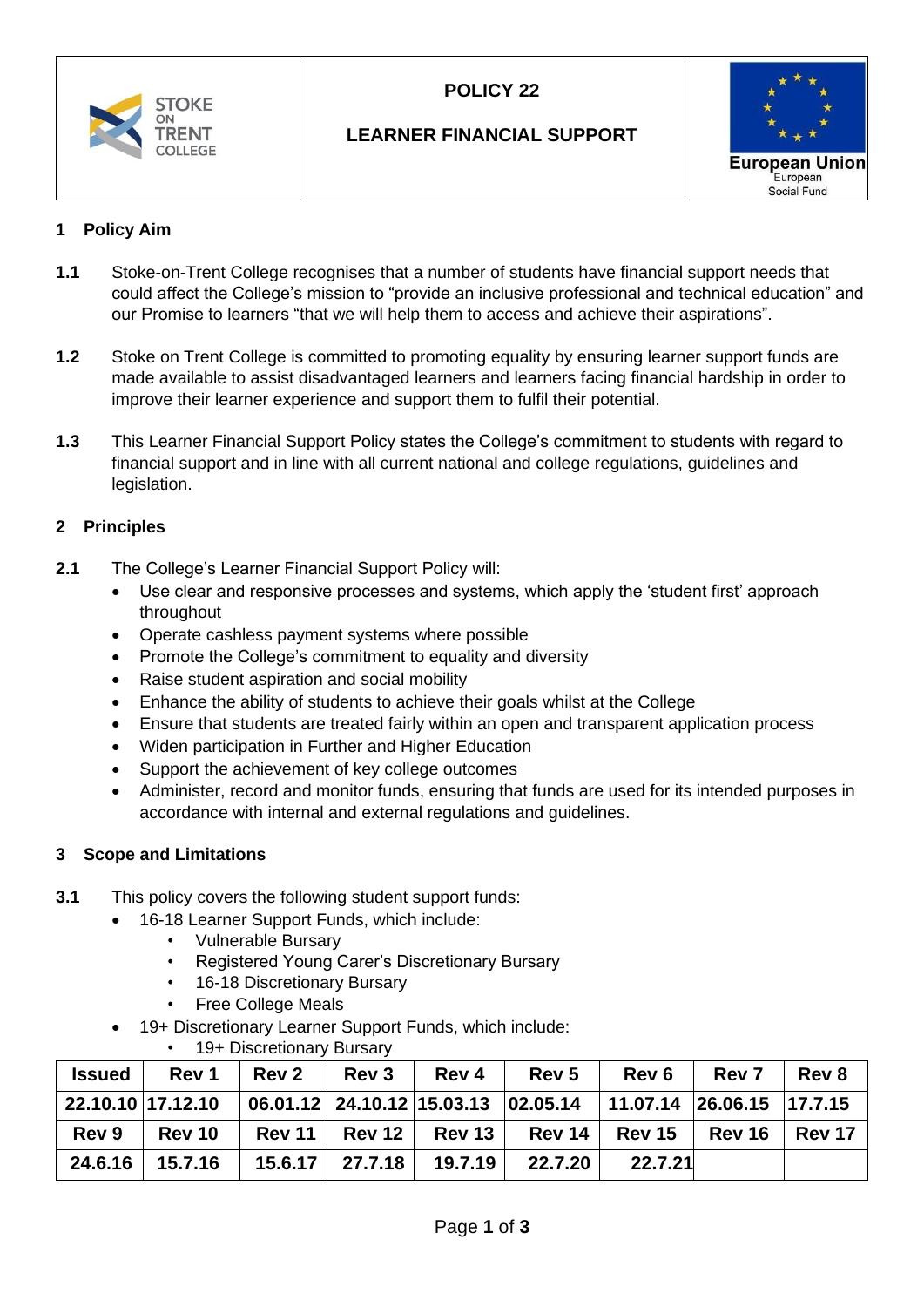

# **POLICY 22**

## **LEARNER FINANCIAL SUPPORT**



- Advanced Learner Loan Bursary
- 20+ Childcare Fund

#### **4 Responsibility for the Learner Financial Support Policy**

- **4.1** The Assistant Principal of Curriculum Design & Delivery is the Executive owner of the Policy
- **4.2** The Director of Student Services is the owner of the Policy and responsible for the successful implementation, which includes:
	- Ensuring all applications are processed within agreed timescales
	- Providing advice and support to curriculum departments, enquirers and applicants
	- Compliance with funding and audit guidelines
- **4.3** Campus Directors/Heads of Learning are responsible for:
	- Ensuring students in need of financial support are identified and supported effectively and efficiently so that their learning is not affected.
	- Setting essential course costs
	- Ensuring student attendance records are completed accurately and systems are regularly updated
	- Ensuring student progress and performance is monitored and systems are regularly updated
	- Ensuring programmes are up to date with all course delivery details
- **4.4** Head of Inclusion is responsible for:
	- Ensuring all SEND students in receipt of an Advanced Learner Loan are recorded appropriately within the ILR
	- Ensuring that systems are in place to identify, monitor and support students requiring assisted travel support
	- Ensuring that the Local Authorities are informed about maximum awards eligible students will receive for their assisted travel contributions.

#### **5 Monitoring**

**5.1** The Director of Student Services will monitor all sections of this policy. Regular reports and recommendations on all aspects of the policy will be provided to the Executive Board, and Corporation Board as appropriate. This Policy will be reviewed on an annual basis.

External Documents:

| <b>Issued</b>     | Rev 1         | <b>Rev 2</b> | <b>Rev 3</b> | <b>Rev 4</b>                      | Rev 5                                                                         | <b>Rev 6</b>    | <b>Rev 7</b>  | <b>Rev 8</b>    |
|-------------------|---------------|--------------|--------------|-----------------------------------|-------------------------------------------------------------------------------|-----------------|---------------|-----------------|
| 22.10.10 17.12.10 |               |              |              |                                   | $\vert$ 06.01.12 $\vert$ 24.10.12 15.03.13 02.05.14 11.07.14 26.06.15 17.7.15 |                 |               |                 |
| Rev 9             | <b>Rev 10</b> |              |              | <b>Rev 11   Rev 12   Rev 13  </b> | <b>Rev 14</b>                                                                 | <b>Rev 15</b> 1 | <b>Rev 16</b> | <b>∣ Rev 17</b> |
| 24.6.16           | 15.7.16       |              |              | 15.6.17   27.7.18   19.7.19       | 22.7.20                                                                       | 22.7.21         |               |                 |